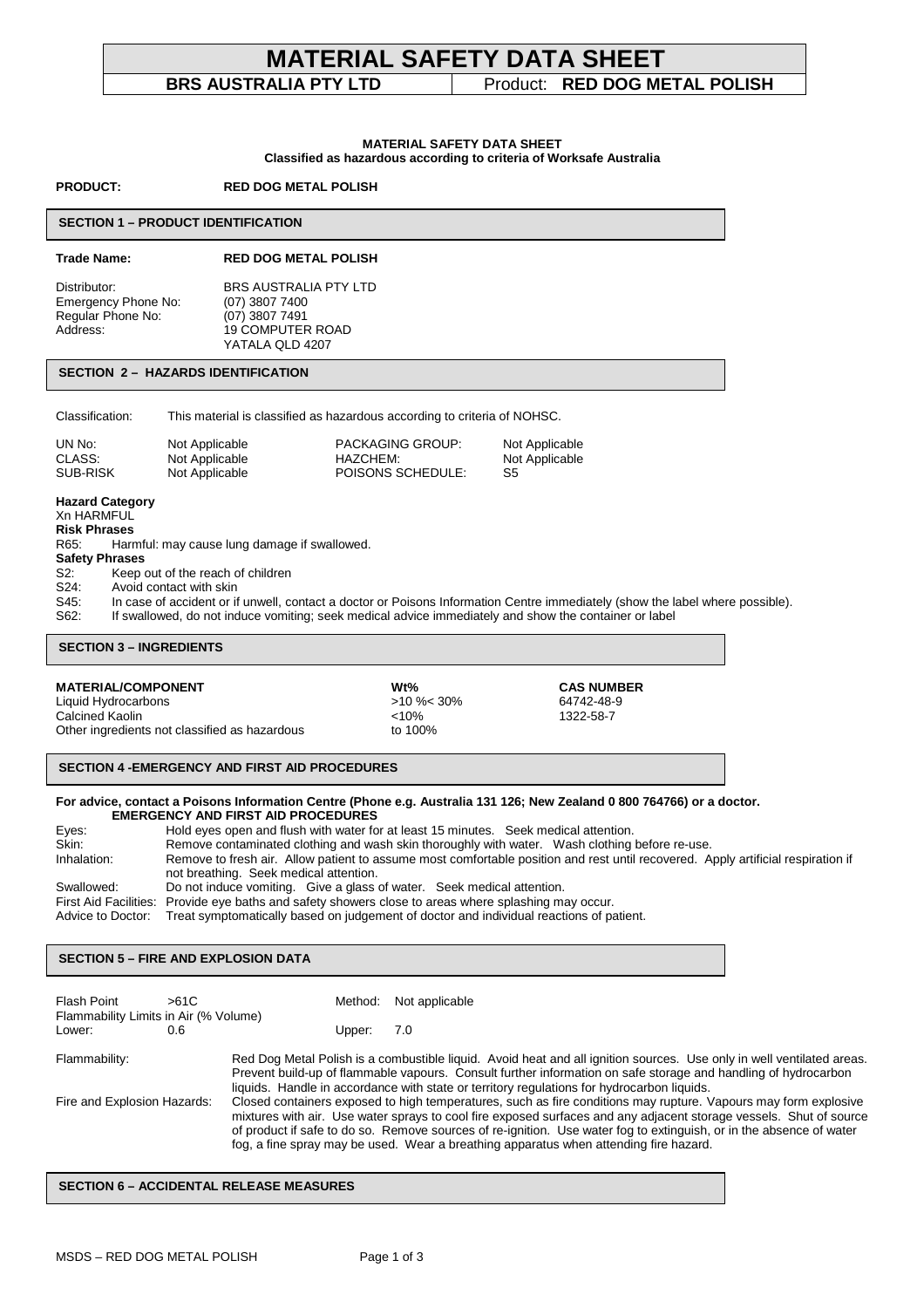| <b>MATERIAL SAFETY DATA SHEET</b> |                               |  |  |  |
|-----------------------------------|-------------------------------|--|--|--|
| <b>BRS AUSTRALIA PTY LTD</b>      | Product: RED DOG METAL POLISH |  |  |  |
|                                   |                               |  |  |  |

Spill or Leak: Ensure adequate ventilation. Avoid prolonged breathing of vapour. Contain spill with sand or earth. Do not allow to enter storm water drains, or water courses. Gather up absorbent for disposal according to regulations.

Waste Disposal: Dispose of in accordance with local, state, and federal regulations.

#### **SECTION 7 HANDLING AND STORAGE**

Handling & Storage: Store in cool well ventilated area away from heat and ignition sources. Containers should always be kept closed in storage and properly labelled. Avoid contact with oxidising agents and mineral acids. Store only in original or approved containers. Use with adequate ventilation and avoid generating dusts. Harmful or fatal if swallowed! Avoid contact with eyes and skin. Avoid breathing vapors. Do not flame, cut, braze weld or melt empty containers. Keep the product away from heat, open flame, and other sources of ignition.

Other: This product is classified as a C1 combustible liquid for the purpose of storage and handling.

#### **SECTION 8 – EXPOSURE CONTROLS/PERSONAL PROTECTION**

Exposure Limits: No value assigned for this specific material by the National Occupational Health and Safety Commission. However, for the hydrocarbon constituent:

TWA = 184 ppm (1200 mg/m3)

TWA - The time-weighted average airborne concentration over an eight-hour working day, for a five-day working week over an entire working life.

These Exposure Standards are guides to be used in the control of occupational health hazards. All atmospheric contamination should be kept to as low a level as is workable. These exposure standards should not be used as fine dividing lines between safe and dangerous concentrations of chemicals. They are not a measure of relative toxicity.

- Engineering Controls: Keep away from sources of ignition. Take precautionary measures against static discharges. Provide sufficient ventilation to control exposure levels below the exposure standards. Use local exhaust ventilation at sources of air contamination such as open process equipment. Dangerous concentrations may exist in areas with poor ventilation such as confined spaces.
- Personal Protection: Wear chemical goggles or face shield. Wear chemical resistant gloves. Respiratory protection should be used if there is a risk of exposure to high vapour concentrations or if dust is being generated from usage. Respirators should comply with AS1716 or an equivalent approved by a state/territory authority. Wear protective clothing as necessary to avoid skin contact.

#### **SECTION 9 – PHYSICAL AND CHEMICAL PROPERTIES**

| Appearance:<br>Specific Gravity:<br>Vapour Pressure (kPa @20°C): | Purple viscous liquid<br>approx. 1<br>0.04 (Hydrocarbon fraction) |                     |
|------------------------------------------------------------------|-------------------------------------------------------------------|---------------------|
| Boiling Point:<br>Melting Point:<br>Vapour Density $(Air = 1)$ : | Not available<br>Not available<br>>1                              |                     |
| Evaporation Rate:<br>Solubility in Water:                        | Slower than Ethyl Ether<br>Insoluble, but dispersible             | $(Ethyl Ether = 1)$ |

### **SECTION 10 – STABILITY AND REACTIVITY DATA**

| Stability:                               | Stable under normal conditions of use.          |
|------------------------------------------|-------------------------------------------------|
| Conditions to Avoid:                     | Open flames, sparks, and heat.                  |
| Incompatibility Materials to Avoid:      | Strong acids, alkalis, and oxidizers.           |
| <b>Hazardous Decomposition Products:</b> | Carbon dioxide. Carbon monoxide and acid fumes. |
| Hazardous Polymerization:                | Will not occur.                                 |

#### **SECTION 11 - TOXICOLOGICAL INFORMATION**

No adverse health effects expected if the product is handled in accordance with this Safety Data Sheet and the product label. Symptoms or effects that may arise if the product is mishandled and overexposure occurs are: **HEALTH EFFECTS** 

- Eyes: Contact with eyes can cause irritation, redness, tearing, blurred vision, and/or swelling. Dust generated while using this product contains abrasive material which can cause irritation of the eyes.
- Skin: Contact with skin can cause irritation, (minor itching, burning, and/or redness) dermatitis.

Inhalation: Irritant to the nose and respiratory tract, headaches and nausea. Due to the physical form of the product it is not expected that the exposure standards listed will be exceeded. Shaking the dried polish from polishing pads or cloths may produce dust which will contain kaolin. Inhalation of this dust may cause difficulty in breathing. It can cause coughing, wheezing and possible long term damage to the lungs.